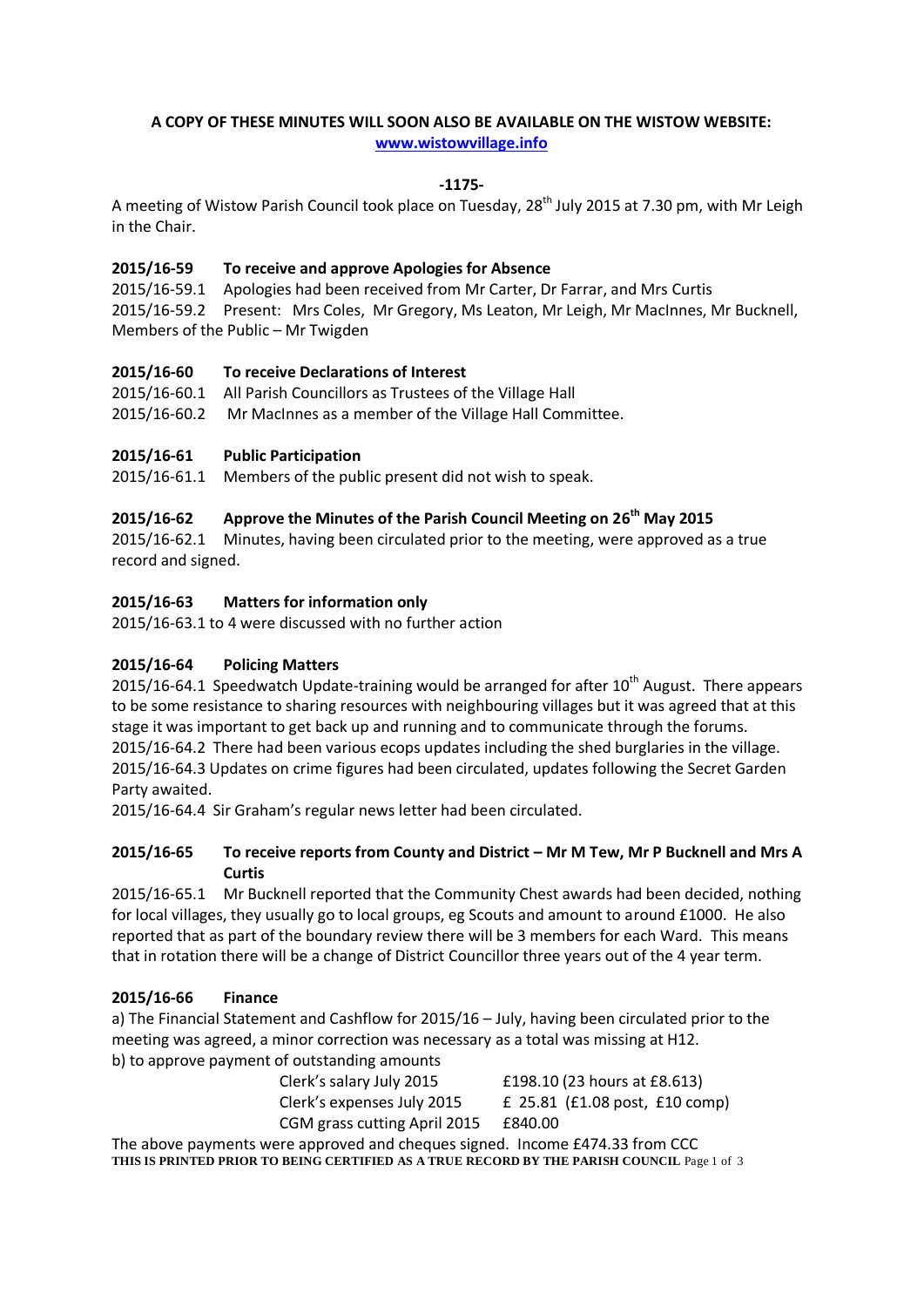# **2015/16-67 Correspondence**

2015/16-67.1 Invitation to Clerk and Chairman to attend licensing of new Rector on  $7<sup>th</sup>$  September. The Clerk would check with Mr Carter.

## **2015/16-68 To consider any Planning Applications received**

2015/16-68.1 None received

# **2015/16-69 Highways Report/Traffic Matters**

2015/16-69.1 MVAS purchase – Mr Carter and Mr Leigh were to reevaluate the purchase and the possibility of purchasing our own speedwatch kit, along with the possibility of Local Highways Improvement funding. The Clerk would resend the information on LHIF.

2015/16-69.2 Hedges at the Toll had been trimmed.

2015/16-69.3 Information on Local Projects open days would be resent.

# **2015/16-70 Maintenance Issues**

2015/16-70.1 Playground, Mr Carter and Mr MacInnes still have some work to do on aerial slide and it was agreed to ask Mr Burton to tidy the hedge..

2015/16-70.2 Mr MacInnes was on the rota for June, Mr Leigh July, Mr Gregory August and Ms Leaton September. The Clerk would send round the form and outstanding reports would be sent in. 2015/16-70.3 The perimeter of the playground had been strimmed, the verge on Church Street was still not done, between the lime trees had been done. The Clerk to ask CGM to compete the work. 2015/16-70.4 Bury and Ramsey had been notified of the dimming of street lights during the night, this is not the case for Wistow.

#### **2015/16-71 Administration Issues**

2015/16-71.1 Reduced number of meetings, this would be shelved until Mr Carter was present. It was agreed not to hold the August meeting.

2015/16-71.2 On Mr Carter's return a letter signed by him and the Clerk would be sent to Douglas Tonks giving them notice of Court action if outstanding amount not paid within specified period. 2015/16-71.3 It was agreed that it was a chance to discuss common issues of infrastructure and roads with the impending planning issues. Mr Bucknell reported that Huntingdonshire is not under its 5 year housing stock. Highways believe that the capacity is available on the roads for the current plan for new housing. The new A14 is going ahead and pressure can be put on County to use the CIL money from the developments to improve the roads.

2015/16-71.4 The Clerk would make an appointment for Nicola Gladding from Came & Co to meeting with her and Mr Carter.

2015/16-71.5 In line with the Transparency Code, the Clerk would send details from the Annual Return to Dr Farrar to put on the website.

2015/16-71.6 Pension details to be held on file. WPC have until February 2017.

| 2015/16-72 | <b>Working Parties Feedback and Updates</b> |                                                                                     |  |
|------------|---------------------------------------------|-------------------------------------------------------------------------------------|--|
|            | a-Litter                                    | Mr MacInnes, nothing to report                                                      |  |
|            | b- Countryside                              | Mr Gregory, nothng to report                                                        |  |
|            | c-Village Hall                              | Mr MacInnes/Mr Carter, numbers down for fun                                         |  |
|            |                                             | weekend but the band had been well received. Nothing further on village hall flyer. |  |

**THIS IS PRINTED PRIOR TO BEING CERTIFIED AS A TRUE RECORD BY THE PARISH COUNCIL** Page 2 of 3